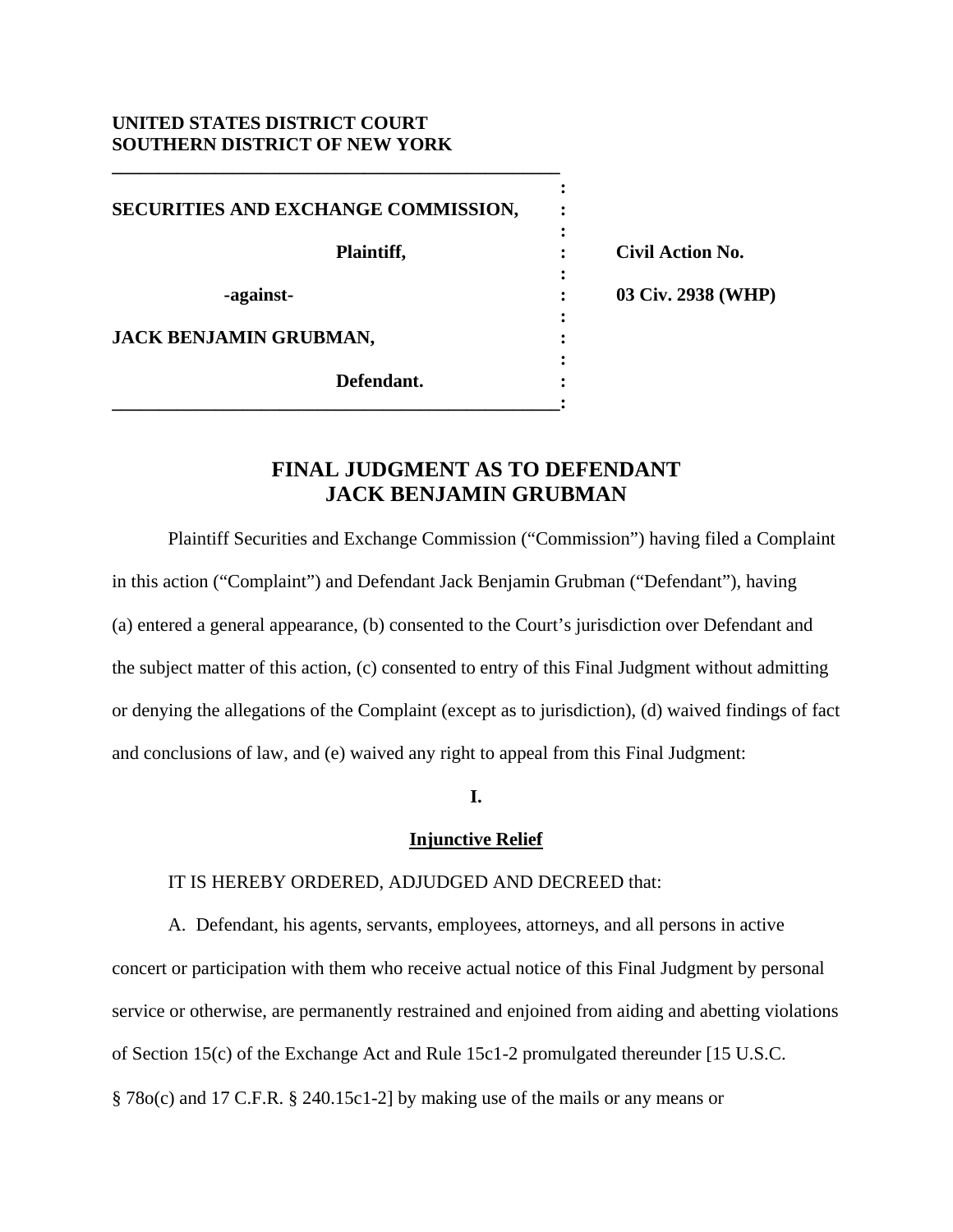instrumentality of interstate commerce to effect any transaction in, or to induce or attempt to induce the purchase or sale of, any security by means of any act, practice, or course of business which operates or would operate as a fraud or deceit upon any person.

B. Defendant, his agents, servants, employees, attorneys, and all persons in active concert or participation with them who receive actual notice of this Final Judgment by personal service or otherwise, are permanently restrained and enjoined from violating Rule 2110 of the Conduct Rules of NASD Inc. ("NASD") and Rules 401 and 476 of the New York Stock Exchange, Inc. ("NYSE"), by publishing research reports that are contrary to his beliefs and fail to disclose that fact, do not provide a sound basis for evaluating facts, are not properly balanced, and/or contain exaggerated or unwarranted claims and/or opinions for which there is no reasonable basis.

C. Defendant, his agents, servants, employees, attorneys, and all persons in active concert or participation with them who receive actual notice of this Final Judgment by personal service or otherwise, are permanently restrained and enjoined from violating NASD Rule 2210 and NYSE Rule 472 by issuing communications to the public that are contrary to his beliefs and fail to disclose that fact, do not provide a sound basis for evaluating facts, are not properly balanced, and/or contain exaggerated or unwarranted claims and/or opinions for which there is no reasonable basis.

### **II.**

#### **Monetary Sanctions**

### IT IS FURTHER ORDERED, ADJUDGED AND DECREED that:

A. As a result of the violations alleged in the Complaint, Defendant shall pay a total amount of \$15,000,000, which amount includes:

- 2 -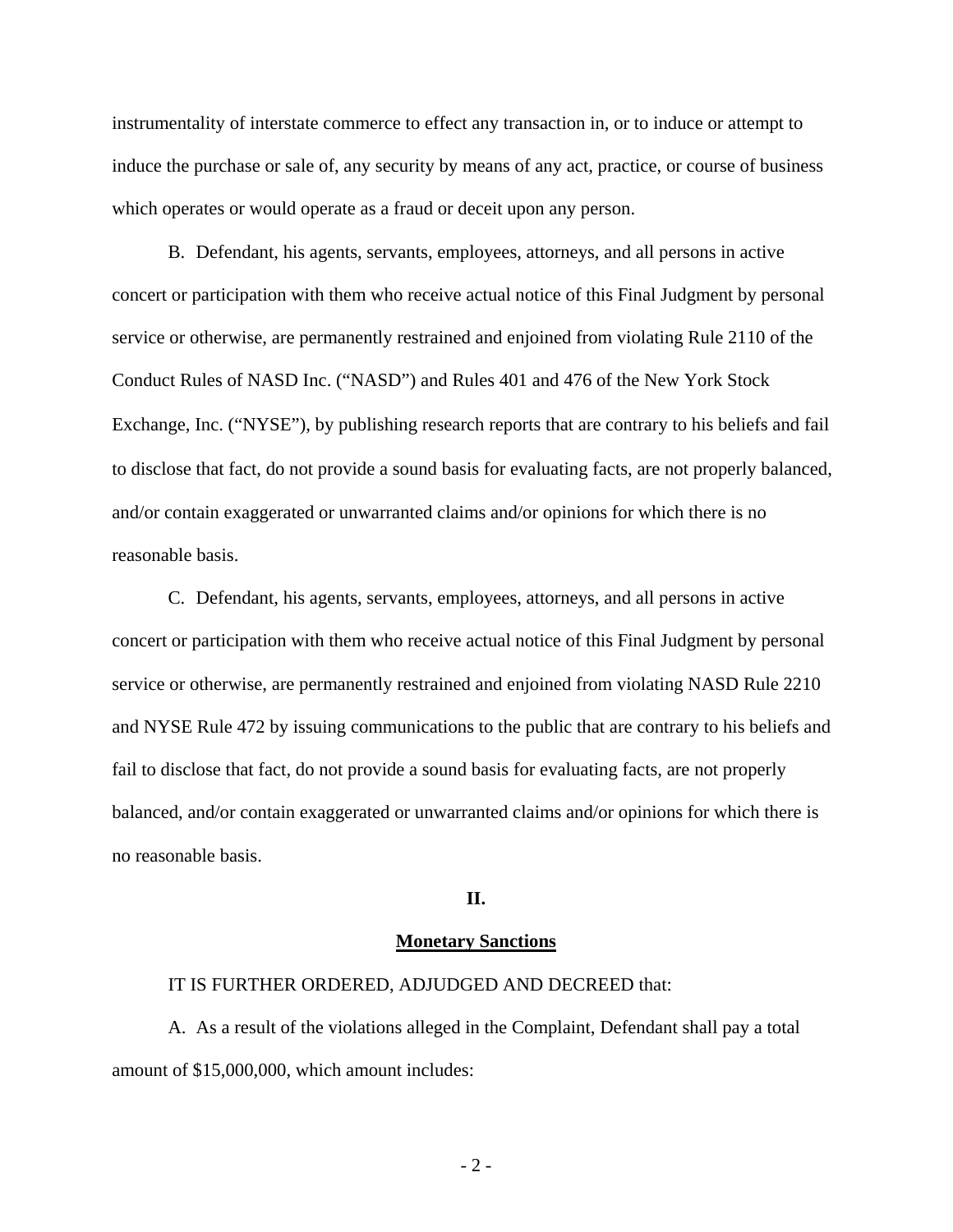- 1. \$7,500,000, as a penalty; and
- 2. \$7,500,000, as disgorgement of bonuses and other monies.

B. The amount of \$15,000,000, which is the sum of the penalty of \$7,500,000 and disgorgement of \$7,500,000, consists of (1) \$7,500,000 in connection with the resolution of this action and related proceedings instituted by NASD and NYSE (the "Federal Payment"); and (2) \$7,500,000 that Defendant has agreed to pay in connection with the resolution of a related proceeding by the Office of the New York Attorney General (the Defendant's settlement with the Office of the New York Attorney General hereinafter shall be called the "N.Y. State Settlement"). Defendant shall pay \$5,000,000 of the Federal Payment by wire transfer within 90 business days of the entry of this Final Judgment and the remaining \$2,500,000 of the Federal Payment by wire transfer by December 31, 2003 into an interest bearing account with the Federal Reserve Bank of New York ("FRB-NY") in accordance with instructions to be provided to Defendant by the FRB-NY and authorized or ordered by the Court. Defendant shall simultaneously transmit proof of his payments to the Court, the Clerk of the Court, and the Commission's counsel in this action. These payments shall be deposited into the same interest bearing Distribution Fund Account that shall be established for payments from Citigroup Global Markets Inc., formerly known as Salomon Smith Barney Inc. ("CGM"), in connection with the civil action styled *SEC v. Citigroup Global Markets Inc., f/k/a Salomon Smith Barney Inc.*, No. 03 Civ. 2945 (WHP) (S.D.N.Y.) ("CGM Action"). By making these payments, Defendant relinquishes all legal and equitable right, title, and interest in such funds, and no part of the funds shall be returned to Defendant. These funds, together with any interest and income earned thereon (collectively, the "Distribution Fund"), shall be held by the FRB-NY until further order of the Court. In the event that any portion of the penalty described in Section II.A.1 above is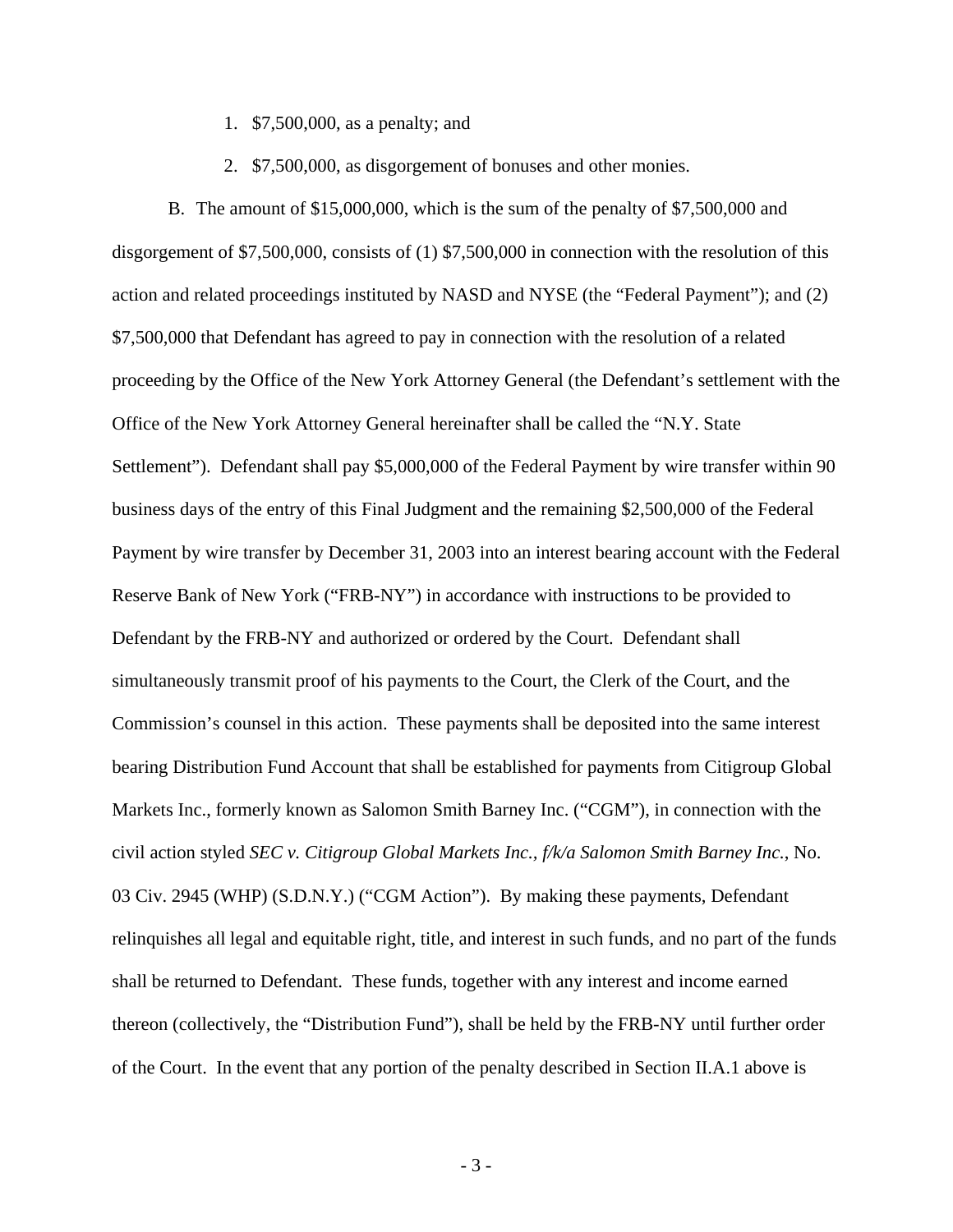remitted for deposit into the Distribution Fund, such penalty amount shall be added to the Distribution Fund and distributed pursuant to the Fair Funds provisions in Section 308 of the Sarbanes-Oxley Act of 2002 and any further order of the Court; provided, however, that the full penalty amount and such portion shall still be considered a penalty for tax and any other purposes. Pending further order of the Court, in accordance with the letter dated August 26, 2003 from the Director of the Administrative Office of the United States Courts to the Commission's counsel in connection with this action, the court registry fund fee pursuant to 28 U.S.C. § 1914 for the Distribution Fund shall be four (4) percent of the income earned on the Distribution Fund. The Distribution Fund shall be managed in accordance with the terms of the Final Judgment entered in the CGM Action, and shall be distributed pursuant to the Final Judgment in the CGM Action.

C. Defendant's obligation to make the Federal Payment is not contingent on or dependent in any way or part on the N.Y. State Settlement or on Defendant's payment(s) to the Office of the New York Attorney General pursuant to the N.Y. State Settlement, and the total amount of the Federal Payment shall not be affected by the N.Y. State Settlement and shall remain at \$7,500,000. The total amount of penalties paid (1) in the Federal Payment (" $P_{\text{Fed}}$ ") and (2) pursuant to the N.Y. State Settlement (" $P_{State}$ ") shall at all times equal the total amount of disgorgement paid (3) in the Federal Payment (" $D_{\text{Fed}}$ ") and (4) pursuant to the N.Y. State Settlement (" $D_{State}$ "). Insofar as any amount paid to the Office of the New York Attorney General pursuant to the N.Y. State Settlement is deemed a penalty, the amount of the Federal Payment that is deemed a penalty shall be adjusted so that  $P_{\text{Fed}} + P_{\text{State}} = D_{\text{Fed}} + D_{\text{State}}$ .

- 4 -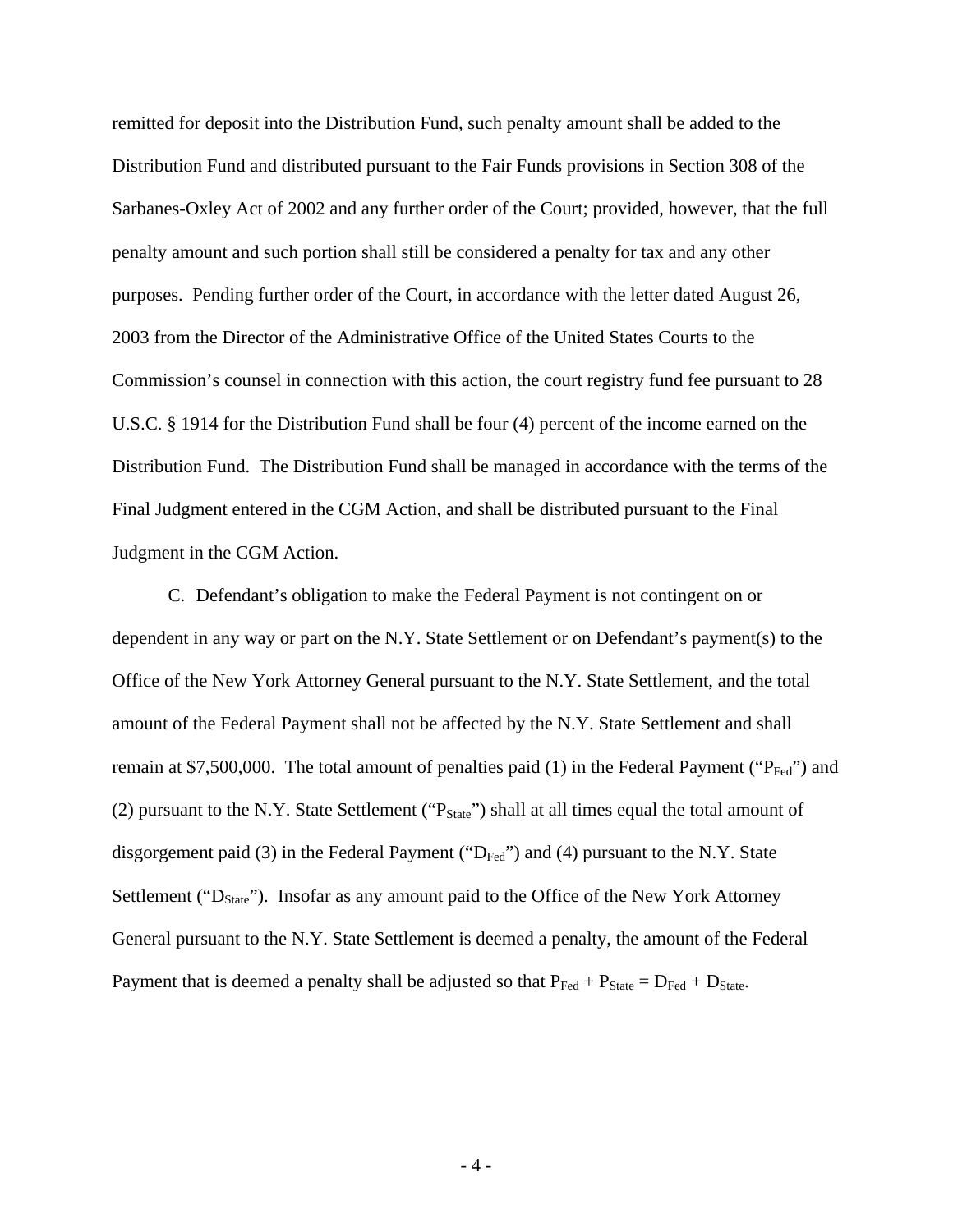### **III.**

#### **Standing**

IT IS FURTHER ORDERED, ADJUDGED AND DECREED that, notwithstanding any rule or provision of law, nothing herein shall be deemed to confer standing or right of intervention upon any persons other than the Commission, Defendant, CGM, and the Distribution Fund Administrator.

#### **IV.**

#### **Record Retention and Non-Destruction Requirement**

IT IS FURTHER ORDERED, ADJUDGED AND DECREED that, for a period of five years from the effective date of this Final Judgment or such shorter or longer period as the Court may order, Defendant, and his agents, affiliates, servants, employees, attorneys, and those persons in active concert or participation with them, and each of them, are hereby enjoined from destroying, mutilating, concealing, altering, or disposing of (a) any research distributed by Defendant or CGM during the relevant period identified in the Complaint; (b) documents sufficient to identify all customers who bought or sold equity securities of the issuers as to which Defendant issued research during the relevant period identified in the Complaint (the "Transactions"), including but not limited to documents sufficient to identify the dates, amounts, and prices of the Transactions; (c) documents sufficient to identify which customers received which research distributed by Defendant during the relevant period identified in the Complaint; (d) order entry information sufficient to identify whether the Transactions were solicited by Defendant or CGM; (e) documents sufficient to identify the publicly-traded companies for which CGM sought to provide, was engaged to provide, or did provide investment banking services during the relevant period identified in the Complaint; and (f) any and all written (including